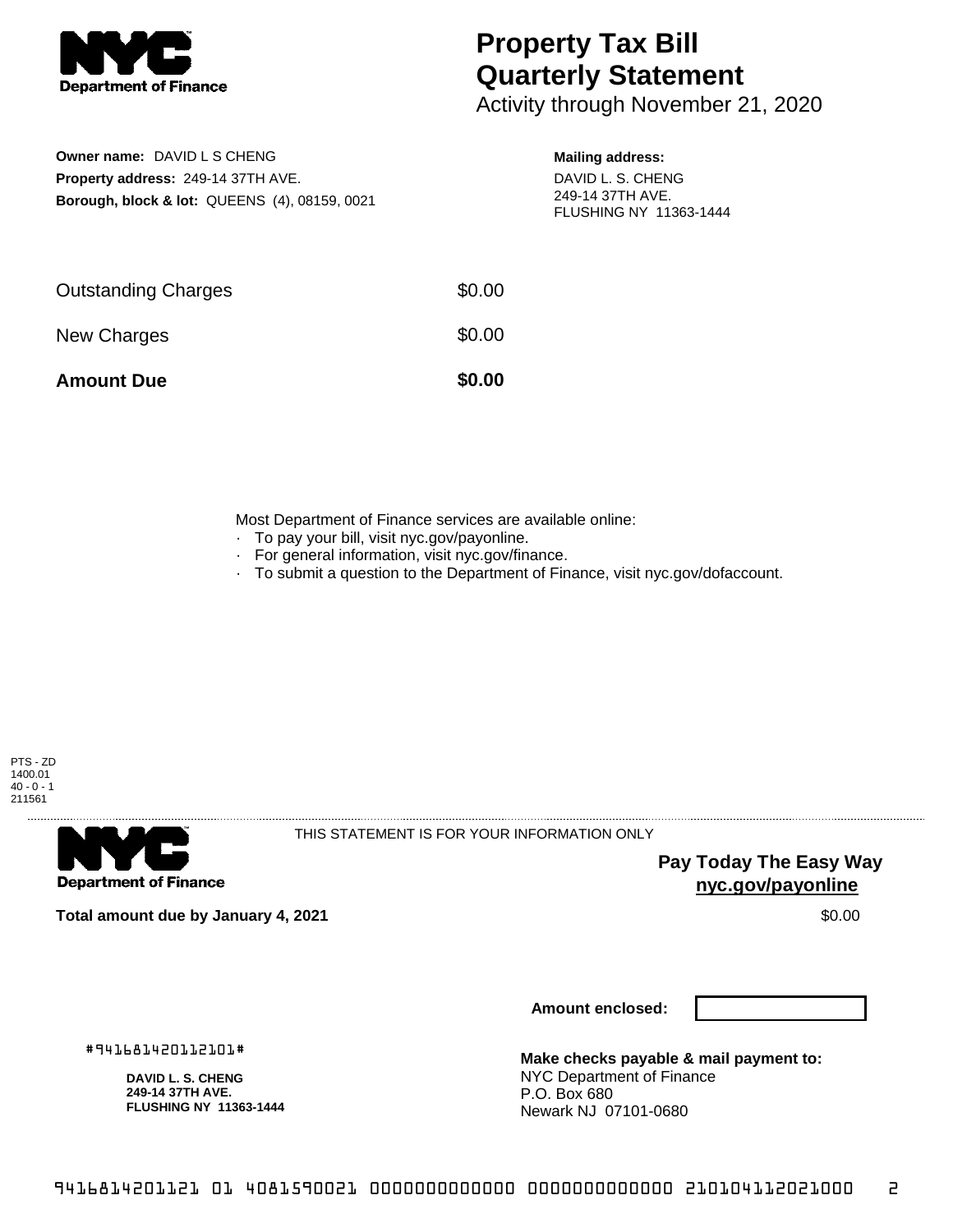

| <b>Previous Charges</b>                                             |                      |                 | Amount                         |
|---------------------------------------------------------------------|----------------------|-----------------|--------------------------------|
| Total previous charges including interest and payments              |                      |                 | \$0.00                         |
| <b>Current Charges</b>                                              | <b>Activity Date</b> | <b>Due Date</b> | Amount                         |
| Finance-Property Tax<br><b>Adopted Tax Rate</b><br>Payment Adjusted | 01/01/2021           | 01/01/2021      | \$0.00<br>$$-25.26$<br>\$25.26 |
| <b>Total current charges</b>                                        |                      |                 | \$0.00                         |
| <b>Tax Year Charges Remaining</b>                                   | <b>Activity Date</b> | Due Date        | Amount                         |
| Finance-Property Tax<br>Adopted Tax Rate                            |                      | 04/01/2021      | \$0.00<br>$$-25.26$            |
| <b>Early Payment Discount</b><br>Payment Adjusted                   | 01/01/2021           | 04/01/2021      | \$0.25<br>\$25.01              |
| Total tax year charges remaining                                    |                      |                 | \$0.00                         |
| <b>Overpayments/Credits</b>                                         | <b>Activity Date</b> | <b>Due Date</b> | Amount                         |
| <b>Credit Balance</b>                                               |                      | 07/01/2020      | $$-50.27$                      |
| Total overpayments/credits remaining on account                     |                      |                 | \$50.27                        |

You must apply for a refund or a transfer of credits resulting from overpayments within six years of the date of **the overpayment or credit. Please note that overpayments and credits are automatically applied to unpaid taxes.**

### **Home banking payment instructions:**

- 1. **Log** into your bank or online bill pay website.
- 2. **Add** the new payee: NYC DOF Property Tax. Enter your account number, which is your boro, block and lot, as it appears here: 4-08159-0021 . You may also need to enter the address for the Department of Finance. The address is P.O. Box 680, Newark NJ 07101-0680.
- 3. **Schedule** your online payment using your checking or savings account.

#### **Did Your Mailing Address Change?** If so, please visit us at **nyc.gov/changemailingaddress** or call **311.**

When you provide a check as payment, you authorize us either to use information from your check to make a one-time electronic fund transfer from your account or to process the payment as a check transaction.